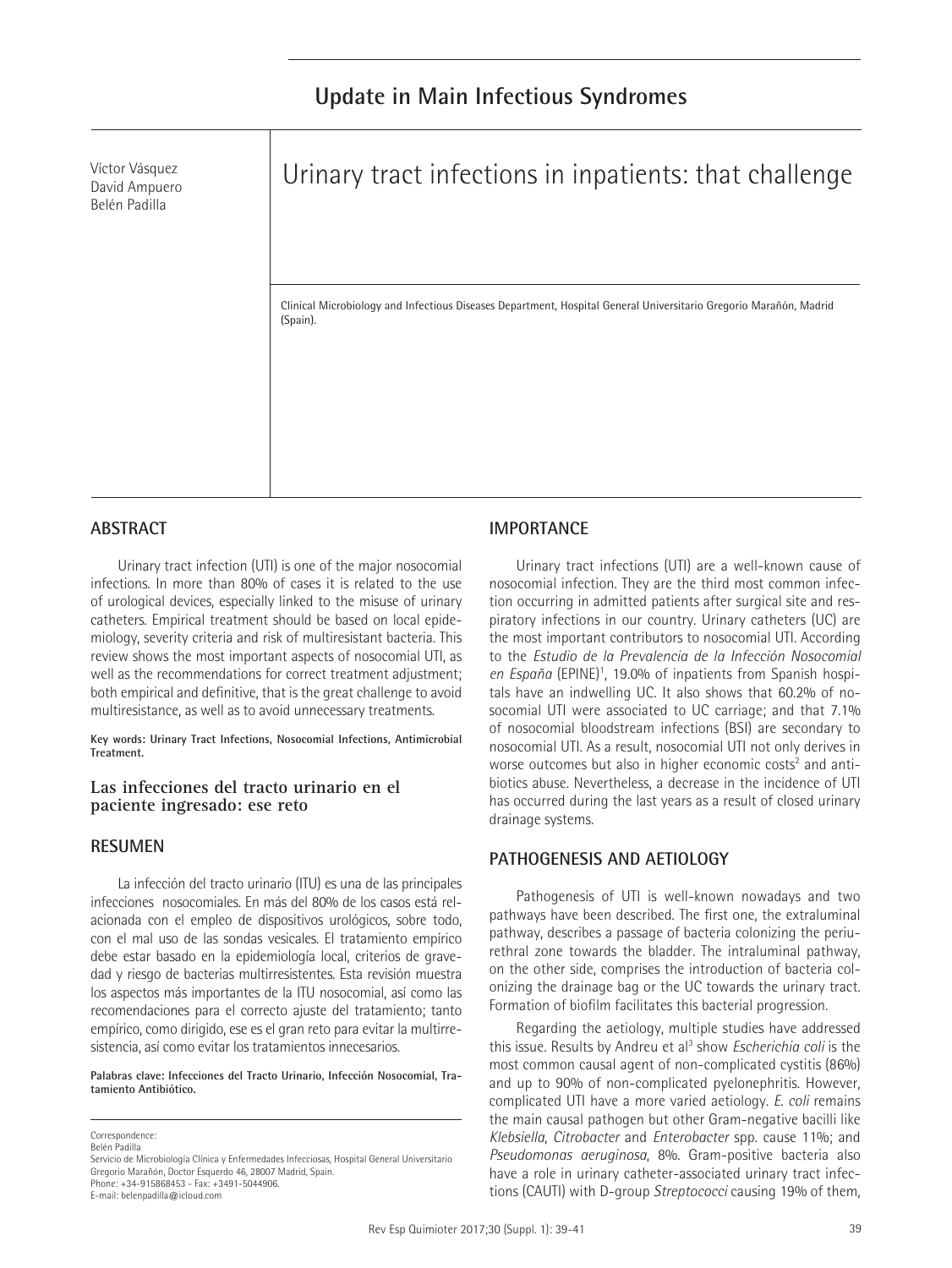and *Staphylococcus aureus*, 4%. Polymicrobial UTI cases represent 30%. Other microorganisms such as yeasts cause 18% of UTI.

Horcajada et al<sup>4</sup> published in 2013 the different aetiology in bacteraemia secondary to UTI in hospitalized patients comparing community, nosocomial and healthcare-associated acquisition, being significant the appearance of *P. aeruginosa* in those of nosocomial origin and extended-spectrum beta-lactamase (ESBL) as well as quinolone-resistant Enterobacteriaceae in those having healthcare-associated acquisition.

#### **DIAGNOSIS**

Diagnosis of CAUTI requires the isolation of no more than two species of organisms, at least one of which is a bacterium of ≥10<sup>5</sup> CFU/ml from urine cultures. Present symptoms or signs must include at least one of the following: fever, hypothermia, suprapubic tenderness, or systemic signs without another explanation, like mental status alteration or systemic response inflammatory syndrome. Neither dysuria nor altered urinary frequency nor urinary urgency are valid for this diagnosis. Patients must have had an indwelling UC for more than 2 days on the date of event or a UC that was removed the day before the date of event to be considered as catheter-associated<sup>5</sup>. .

Asymptomatic bacteriuria, on the other hand, is the growth of more than 10<sup>5</sup> CFU/ml of one usual urinary tract pathogen without any symptoms.

Urine sediments have a high negative predictive value when there is absence of pyuria. Blood cultures are positive only in 30-40% of pyelonephritis. New tools are emerging such as polymerase chain reaction (PCR), matrix-assisted laser desorption/ionization-time-of-flight (MALDI-TOF) or an old tool such as performing a direct antibiogram from the urine. They can also be useful when a multidrug resistant (MDR) microorganism is suspected to establish an optimal empirical treatment. For UTI complications, imaging like computed tomography and echography have been proven as useful.

## **PREVENTION**

Numerous guidelines to prevent CAUTI have been published in the two last decades. Most of them highlight the importance of educational measures for all healthcare professionals<sup>6</sup>. Hand hygiene is the most important one. Once a patient is found to be either colonized or infected, contact precautions are needed, as well as performing a good environmental cleaning to avoid the MDR transmission.

Limiting unnecessary catheter insertion and reducing catheterization duration are relevant prevention strategies<sup>7</sup>. In a prospective study that described 202 hospitalized patients with urinary catheter, the initial indication was judged to be inappropriate in 21%, and continued catheterization was judged to be inappropriate for almost one-half of catheter-days<sup>8</sup>. Surveillance of an indwelling UC is important too. Saint et al<sup>9</sup> reported a nation-wide study where 56% of hospi-

tals did not have a system for monitoring which patients had urinary catheters placed, and 74% did not monitor duration of catheterization.Furthermore, a French prospective intervention study, showed a reduction in the frequency of CAUTI from 10.6 to 1.1 episodes per 100 patients, when nurses and physicians were reminded daily to remove unnecessary urinary catheters four days after insertion<sup>10</sup>. It also decreased the incidence of CAUTI from 12.3 to 1.8 per 1000 catheter-days. Lately, alternative prevention strategies to consider after catheter insertion like antimicrobial-coated catheters, catheter irrigation with antimicrobials, antimicrobials in the drainage bag or prophylaxis with cranberry products have been proposed. However, data are insufficient to make a recommendation about whether to use them.

## **TREATMENT**

First, asymptomatic bacteriuria should be treated only in certain cases<sup>11</sup> such as pregnant women, before transurethral resection of the prostate or any traumatic genitourinary procedures associated with mucosal bleeding, immunosuppressed patients, or after the first year of renal transplantation. We should consider treating non-pregnant women if there is asymptomatic bacteriuria in the first 48 hours after UC sample. In other cases, antibiotics only eliminate bacteriuria transitorily and their administration neither decreases the frequency of symptomatic infection nor prevents further episodes of asymptomatic bacteriuria. This may also select MDR microorganism.

For symptomatic bacteriuria, before initiation of antibiotics and take of a new urine sample, we must withdraw or replace the UC<sup>12</sup>. To choose an adequate empirical treatment, we should consider the underlying conditions and the local epidemiology (risk of MDR). Carbapenems should be used in patients with high risk of MDR microorganisms as empirical treatment. Quinolones have a resistance of up to 20% in our country. This is important to highlight as it is not recommended to administer empirical antimicrobial treatment with antibiotics having more than 20% of resistant strains for non-complicated UTI or 10% for complicated ones. Treatment must be adjusted once an antimicrobial susceptibility is ready. Other antimicrobial agents are used depending on the aetiology (yeasts or other bacterial species). If a yeast is suspected, fluconazole is the first line antifungal. Amphotericin B is recommended only when fluconazole resistance is suspected. Overall, optimal treatment duration has been classically 14 days, but this can be shortened up to 5 days if there is an adequate clinical response. Follow-up urine cultures are not needed except if there is no clinical improvement 72 hours after treatment start.

MDR microorganisms have emerged during the last years as potential threats to infection control and their treatment can become challenging. Piperacillin/tazobactam is not recommended in monotherapy as empirical treatment of CAUTI if a MDR microorganism is suspected. Carbapenems can be used in monotherapy instead, although higher dose regimens have been suggested. Other options include colistin and disodic